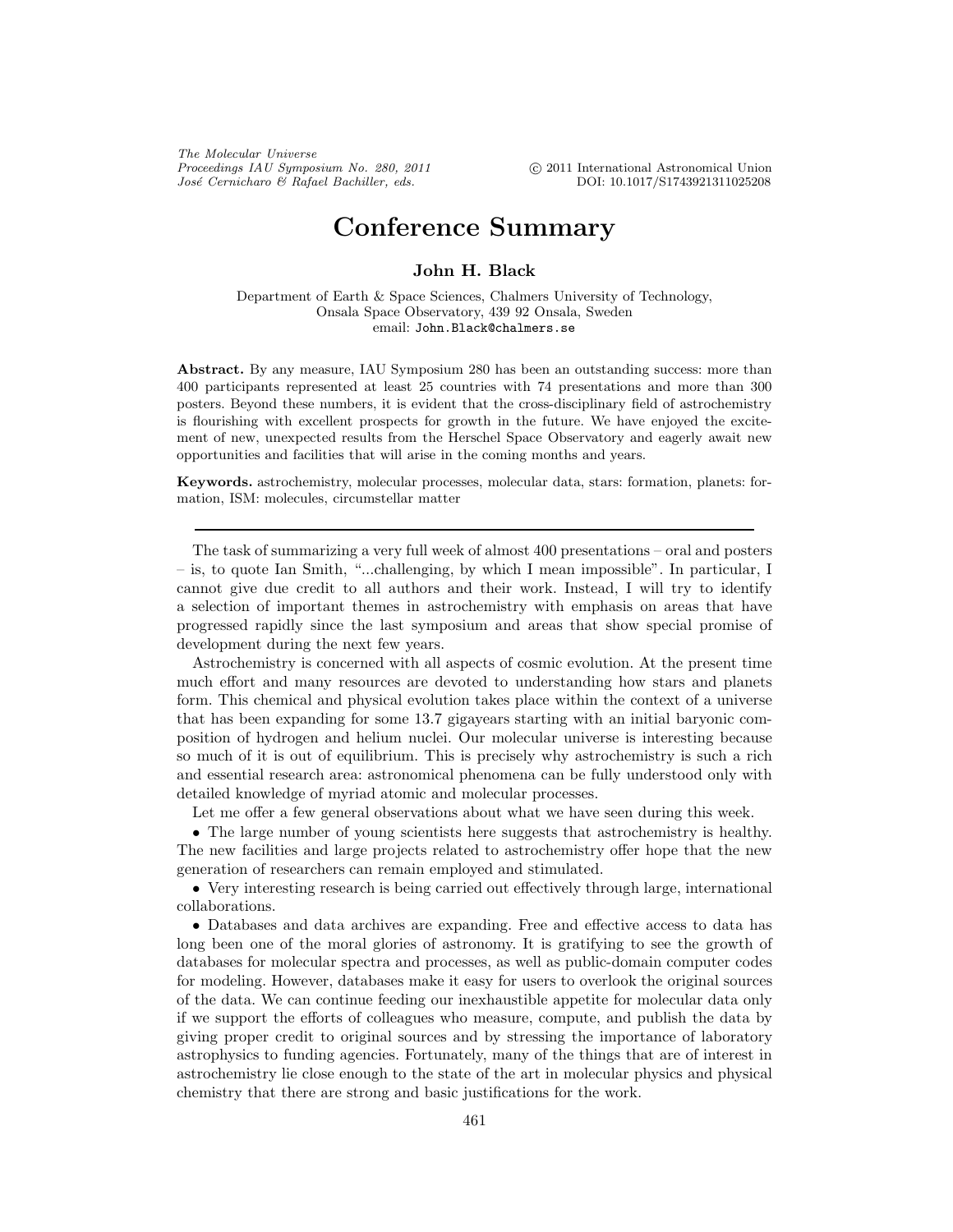• Observations are rapidly outrunning theory and models, especially in three-dimensional detail at high resolution.

The thrill of discovery has been in the air around Toledo this week, especially with the flood of new results from Herschel Space Observatory during the last year, as the spectrum at submillimeter and far-infrared wavelengths has been opened to extremely sensitive observation. Commissioning data from the Atacama Large Millimeter/submillimeter Array (ALMA) have just been released. The looming deadline for ALMA early-science proposals will surely make it difficult for authors and editors to meet the publication deadline of this book! What is new?

• Fullerenes  $C_{60}$  and  $C_{70}$  have been unambiguously identified in space.

• New and important interstellar molecules have been reported, in some cases with surprisingly high abundances:  $OH^+$ ,  $H_2O^+$ ,  $SH^+$ ,  $H_2Cl^+$ .

• The large bandwidths of heterodyne receivers are revolutionizing spectroscopy in radio and submm-wave astronomy. This will increase the demands on molecular data and on our ability to analyze spectra.

• Molecular anions have been added to the inventory of interstellar and circumstellar molecules since the last IAU symposium on astrochemistry. This has stimulated new laboratory experiments and efforts to include more anions in chemical models.

## Themes

Panchromatic astronomy. Although the submillimeter and infrared parts of the electromagnetic spectrum have predominated here, other regions are important. X-ray absorption spectroscopy makes it possible to measure total abundances of elements in both gaseous and solid forms. In the ultraviolet, there is a new capability with the sensitive Cosmic Origins Spectrograph on Hubble Space Telescope. This has already revealed interesting CO fluorescence in disks of young stellar objects. Those who construct models of such disks should keep in mind that some T Tau stars are directly observed in the ultraviolet; therefore, it is possible to use empirical UV spectra as input to photochemistry, rather than to depend on inappropriate model atmospheres of more evolved stars. In the future, we will certainly see more interplay between molecular astrophysics and high-energy astrophysics as molecular tracers of cosmic-ray and X-ray ionization (e.g.  $H_3^{\pm}$ , OH<sup>+</sup>, H<sub>2</sub>O<sup>+</sup>) lead us to a better understanding of buried sources of energetic particles and photons. We will also see more cases where electronic and vibrational transitions in molecules affect their rotational excitation.

Models. The Herschel/HEXOS project has provided a dramatic illustration of the problems involved in doing a spectroscopic analysis of some  $10<sup>5</sup>$  lines in the submm-wave spectrum of Orion. Models of photon-dominated regions (PDR) are now able to include hydrodynamics, ice processing, grain growth, stochastic surface chemistry, and even fractal structures. Model-makers of exoplanet atmospheres should be reminded to benchmark their models against a one Jupiter-mass planet at 5 astronomical units from a G2 V star – remember that the UV/EUV spectrum of the sun is well observed and its intensity varies.

"Water, water everywhere, nor any drop to drink". The plain of La Mancha can be rather arid, but apparently nothing like low-mass young stellar objects, whose cores are quite devoid of  $H_2O$ . The question – why is there so little water? – will probably still be with us for a few years to come. Likewise the origin of the water on Earth is still an unsolved problem. The Cassini space mission has revealed remarkable transport of water between Saturn's atmosphere and its system of satellites and rings. The ortho and para nuclearspin symmetry species of the water molecule seem to reflect a characteristically low spin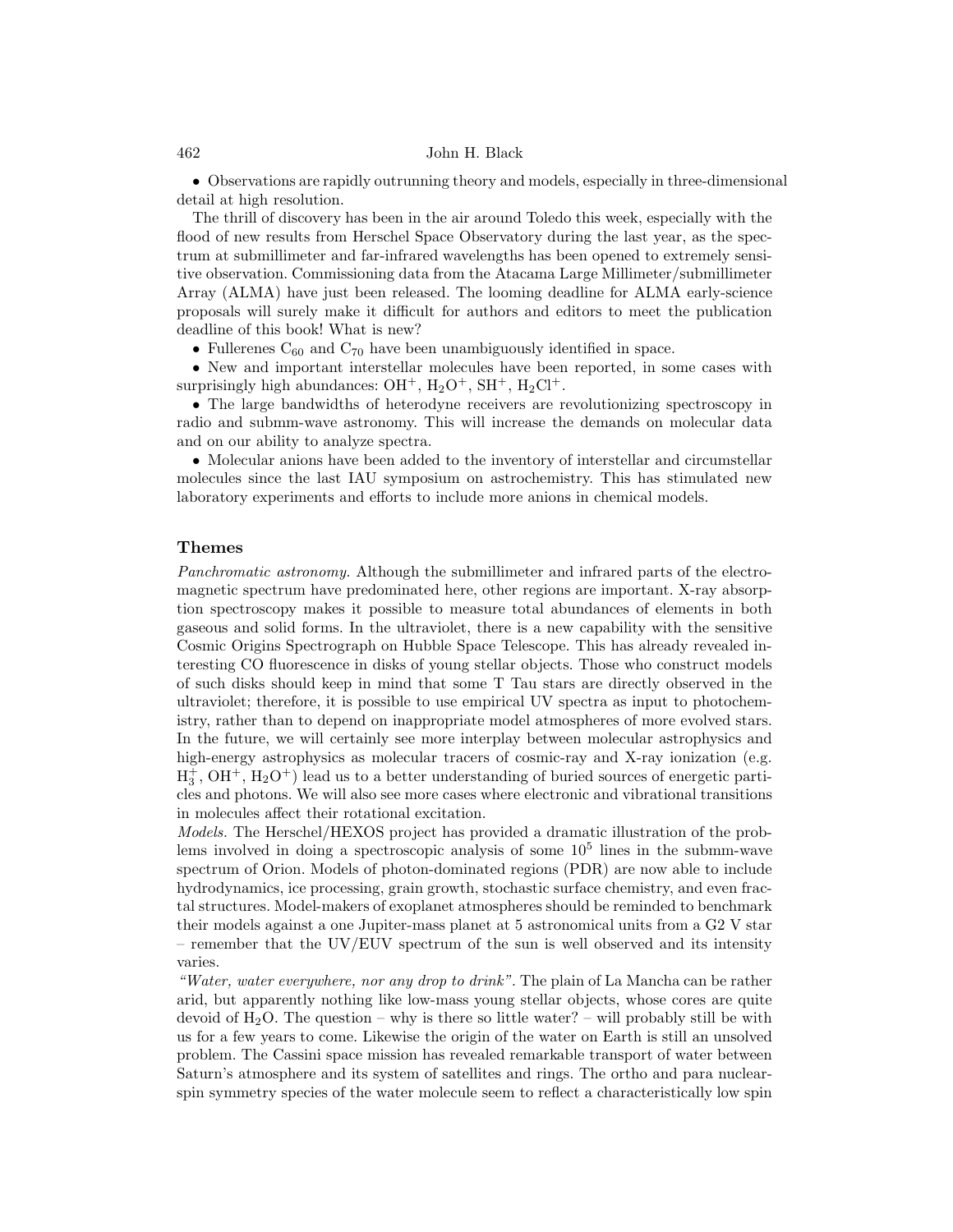temperature in comets. More data on water and its singly deuterated isotopologue HDO in protoplanetary disks suggest long-term mixing of warm and cold regions. Water exists in both gaseous and solid form in space and its phase changes are an important part of the chemical evolution of planet-forming disks.

New insight from our own solar system. Fascinating new results have come both from traditional meteoritics and from space probes that capture solid particles in interplanetary space and return them to terrestrial laboratories. For example, the Japanese HAYABUSA mission that returned samples from an asteroid after a seven-year journey is a thrilling story of space travel, aside from the chemical insights that will soon emerge from detailed analysis of the samples. The Stardust spacecraft that sampled Comet 81P/Wild 2 has revealed heterogeneous distributions of both minerals and organic materials that are mostly protosolar rather than pre-solar. There is evidence of extensive mixing between the inner and outer parts of the protosolar nebula, without significant processing within the comet.

Exoplanets and their atmospheres. At the time of the symposium more than 500 planets had been discovered around other stars, with a rapidly growing list of new identifications and candidates from the CoRoT and Kepler space missions, which search for photometric evidence of transiting planets. Spectroscopic signatures of atmospheres have been reported for a few exoplanets. The structure and atmospheric chemistry of a gas-giant planet located very close (less than 0.1 astronomical unit) to its parent star pose interesting problems for theory and models. Although such hydrogenic atmospheres may seem similar to photon-dominated regions of interstellar clouds at first glance, they are likely to have dynamical outer boundaries and to suffer large effects of transport and mixing that static PDR lack. The search for habitable, Earth-like planets has intensified, and along with it the need for a better understanding of remotely detectable signatures of life.

Evolved stars. Both carbon-rich and oxygen rich circumstellar envelopes show extremely rich spectra at submm and infrared wavelengths. Red giant stars in the asymptotic giant branch (AGB) phase of evolution tend to show the largest rates of mass loss in winds, which produce extended molecular envelopes. Some of them process gas into very large molecules and solid dust particles. Aromatic infrared bands are not seen in AGB stars, but do appear in a later evolutionary stage of young planetary nebulae after the envelope has detached from the central core of the star and stands exposed to intense ultraviolet radiation of the hot core. Whether the appearance of aromatic bands in the proto-planetary nebulae is mainly a chemical effect or a result of UV excitation is not certain yet. Spatially resolved circumstellar envelopes show stratified molecular distributions. The extreme supergiant star VY CMa is not even spherically symmetric. A recent interferometric spectrum survey (270-355 GHz) has been carried out in close cooperation with laboratory spectroscopy, both to identify possible new molecules and to determine abundances. This is one of the few cases where  $H_2O$  is found to be the second most abundant molecular after  $H_2$ , rather than CO. Herschel observations of CW Leo  $(IRC +10°216)$  reveal that  $H_2O$  molecules arise deep inside despite the predominance of carbon in its outer envelope. Arcs of dust are detected out to 300 arcseconds around CW Leo and thus represent a record of mass-losing events over thousands of years. The most extreme forms of mass loss occur in supernova explosions. Molecules like CO and SiO have been detected in the spectra of supernovae. Chemistry and dust processing evidently continue in the expanding remnants of these explosions, although it is still difficult to distinguish molecules and dust particles formed in supernovae remnants from those that have been swept up from the surrounding interstellar medium.

PDR, XDR, and TDR. Photon-dominated regions (PDR) of molecular clouds attract at-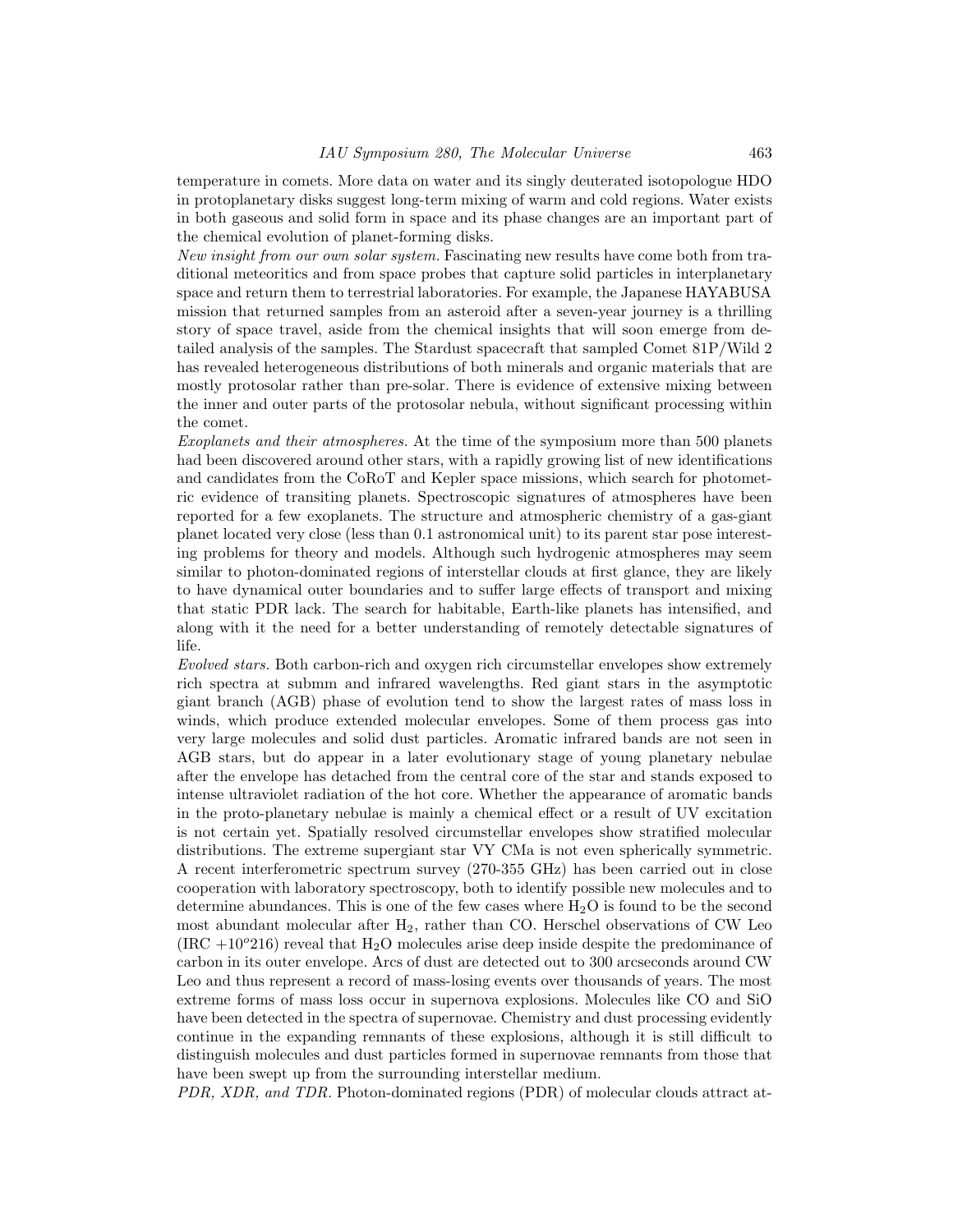tention because they tend to be the brightest thermal sources in galaxies at submm and far-infrared wavelengths. An important variation on this theme is the X-ray-dominated region (XDR). Renewed interest in both PDR and XDR has come from Herschel observations of star-forming galaxies and gas surrounding active galactic nuclei: although it is difficult to distinguish between PDR and XDR at mm wavelengths, models show that the spectroscopic diagnostics become more distinct in molecular transitions in the submm and far-infrared parts of the spectrum. Turbulence is an important property of the interstellar medium on all scales from the dimensions of giant molecular clouds down to the microscopic scale (dissipation length). In recent years the statistical properties of turbulence in the diffuse interstellar medium have become better characterized by observation. In parallel, magnetohydrodynamical simulations gas clouds and theoretical models of small vortices have helped to elucidate the many physical and chemical implications of interstellar turbulence. Turbulent dissipation regions (TDR) associated with small-scale structures of high vorticity appear able to explain the observed products of high-temperature chemistry (e.g. interstellar  $CH^+$  and  $SH^+$ ) as well as excess emission in pure rotational lines of  $H_2$ .

Chemistry of the early universe and the first stars. We can be impressed that cosmology is now claimed to be a precise science, with well constrained values for the most important cosmological parameters. However, we should be alarmed to be informed that the rates of fundamental chemical reactions, like three-body association of hydrogen

## $H + H + H \rightarrow H_2 + H$ ,

are sufficiently uncertain to limit theoretical simulations of accretion and fragmentation in primordial protostars. At the same time, it is gratifying that cosmologists take such a keen interest in the details of atomic and molecular processes that affect the evolution of structure in the Universe. The chemistry of star-forming clouds at early epochs may differ significantly from that at the present time, with hydrides like OH predominating over heavier molecules like CO.

Molecules in galaxies at low and high redshift. Even though molecular clouds remain spatially unresolved in all but nearby galaxies, it is now becoming possible to do more quantitative chemistry. The broad bandwidths now available for mm/submm-wave spectroscopy of emission lines in galaxies make it possible to estimate both molecular abundances and average physical conditions in line-forming regions. A recent, unbiased absorption line survey at 7 mm wavelength of the interstellar gas in a galaxy at redshift  $z = 0.89$  identified 34 different molecules plus isotopic variants. Although the number of suitable mm-wave background sources is very limited, such measurements are an important complement to high-resolution optical absorption spectroscopy of distant quasi-stellar objects, which can be used to measure redshifted ultraviolet lines of  $H$ ,  $H_2$ ,  $HD$ , and  $CO$  at high redshift. We can expect to see more and more sensitive cosmological tests of rolling fundamental constants and of the z-dependence of the cosmic background radiation temperature. Out of more than 35000 catalogued quasars, there are now approximately 30 with detected CO emission lines.

Laboratory astrochemistry. After twenty-five years, the PAH hypothesis (polycyclic aromatic hydrocarbons as the carriers of strong, broad emission bands in the mid-infrared) is alive and well. This hypothesis has stimulated a wide range of experimental work ranging from spectroscopy of gas-phase PAH molecules to investigation of their chemical interactions and behavior in both anionic and cationic charge states. Many groups are struggling valiantly to meet the increasing demands for spectroscopic data of molecules, for reaction rates at low temperatures, and for inelastic collision cross sections and rates. There is a parallel development of databases, which are gradually being incorporated